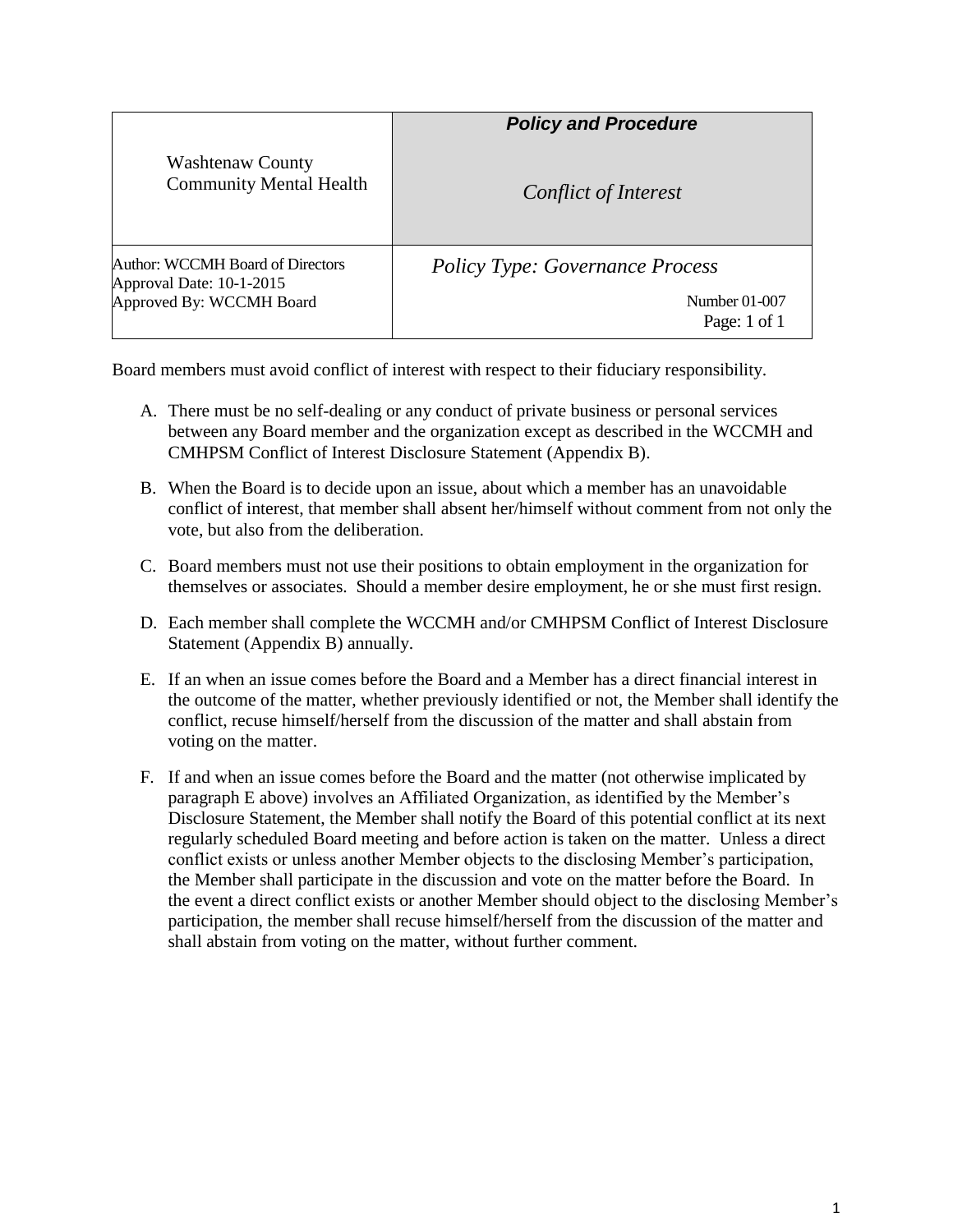# **Appendix B: Washtenaw County Community Mental Health**

## **Board of Directors Conflict of Interest Disclosure Statement**

## **Definitions**

**Covered Person.** Covered Person means:

- (a) Members of the Washtenaw County Community Mental Health (WCCMH) Board;
- (b) WCCMH officers; and
- (c) Members of committees of the Board with delegated authority from the Board.

**Conflict of Interest.** A Conflict of Interest arises when a Covered Person, the Covered Person's Family Member or an organization, in which the Covered Person is serving as an officer, director, trustee or employee, has a Financial Interest with the WCCMH and that person participates or proposed to participate in a transaction, arrangement, proceeding or other matter with WCCMH.

**Family Member** means a spouse, parent, children (natural or adopted), sibling (whole or halfblood), father-in-law, mother-in-law, grandchildren, great grandchildren, and spouses of siblings, children, grandchildren, great grandchildren, and all step family members, wherever they reside, as any person(s) sharing the same living quarters in an intimate, personal relationship that could affect business decisions of the Covered Person in a manner that conflicts with this Policy.

**Financial Interest.** A Covered Person has a Financial Interest if he or she has, directly or indirectly, actually or potentially, through a business, investment or through a Family Member:

- (a) An actual or potential compensation arrangement with WCCMH, with which WCCMH has a transaction, arrangement, proceeding or other matter; or
- (b) An actual or potential ownership or investment interest in, compensation arrangement with, or serves in a governance or management capacity for the WCCMH, with which the WCCMH is contemplating or negotiating a transaction, arrangement, proceeding or other matter.

Compensation includes direct and indirect remuneration, in cash or in kind.

# **Affirmation of Conflict of Interest Policy**

By my signature below, I agree that I:

Have received a copy of the WCCMH Conflict of Interest Policy;

Have read and understand the WCCMH Conflict of Interest Policy;

Understand that I am a Covered Person under the Conflict of Interest Policy;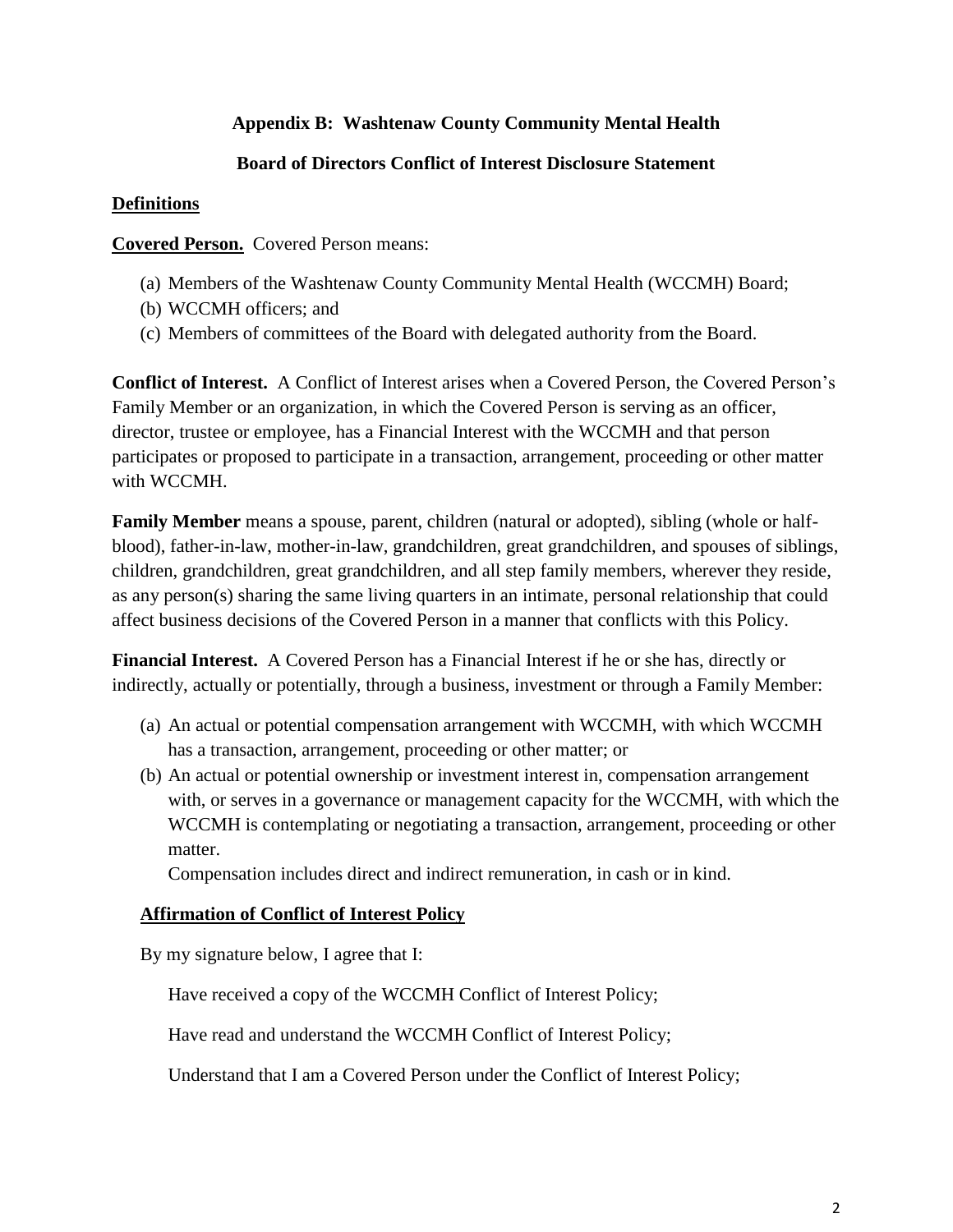Agree to comply with the WCCMH Conflict of Interest Policy;

Have disclosed below all Financial Interests which I may have; and

Will update the information I have provided on this Statement in the event that the information changes and/or a new Financial Interest arises.

### **Disclosure of Financial Interests**

By my signature below, I certify that I or one of my Family Members has the Financial Interest(s) described below. (Please attach additional pages, if necessary.) I understand that the WCCMH Board may request further information about the Financial Interests described below, and that I agree to cooperate with providing such information. If I have not disclosed any information below, it is because I am not aware that I or any of my Family Members has a Financial Interest.

\_\_\_\_\_\_\_\_\_\_\_\_\_\_\_\_\_\_\_\_\_\_\_\_\_\_\_\_\_\_\_\_\_\_\_\_\_\_\_\_\_\_\_\_\_\_\_\_\_\_\_\_\_\_\_\_\_\_\_\_\_\_\_\_\_\_\_\_\_\_\_\_\_\_\_\_\_\_

Disclosure #1

Name and Contact Information for Individual with Financial Interest:

| Individual's Relationship to You [ ] Self                            |
|----------------------------------------------------------------------|
| $\Box$ Other, specify: $\Box$                                        |
| Description for Financial Interest:                                  |
|                                                                      |
|                                                                      |
| Disclosure #2                                                        |
| Name and Contact Information for Individual with Financial Interest: |
|                                                                      |
| Individual's Relationship to You<br>1 Self                           |
| $\Box$ Other, specify: $\Box$                                        |

Description for Financial Interest: